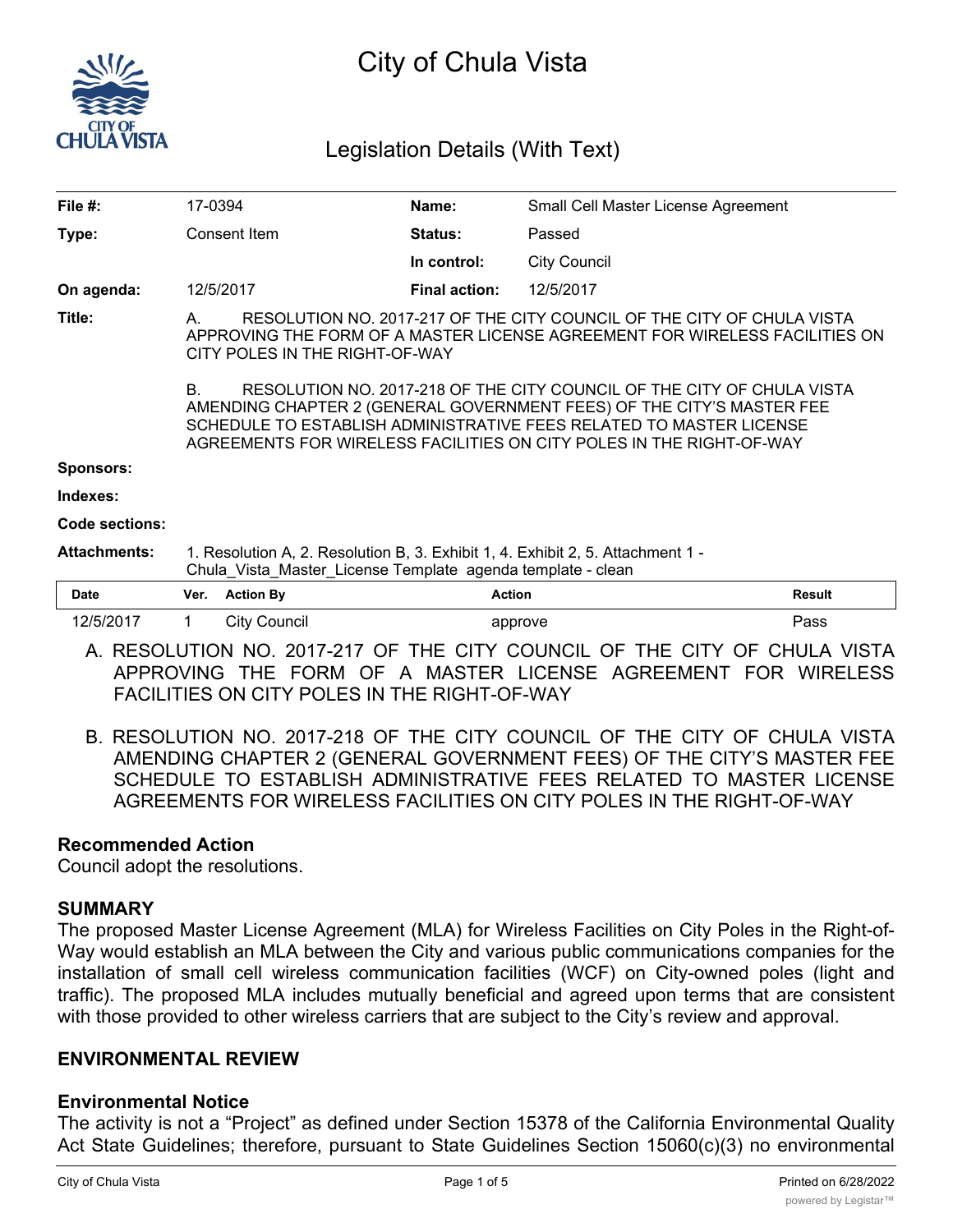review is required.

#### **Environmental Determination**

The Development Services Director has reviewed the proposed activity, approval of an MLA, for compliance with the California Environmental Quality Act (CEQA) and has determined that the activity is not a "Project" as defined under Section 15378 of the State CEQA Guidelines; therefore, pursuant to Section 15060 (c)(3) of the State CEQA Guidelines the activity is not subject to CEQA.

# **BOARD/COMMISSION RECOMMENDATION**

Not applicable.

# **DISCUSSION**

#### **Background**

Macro-cell towers were first approved by the City Council on September 16, 1999, when the City Council approved Master License Agreements (MLA) with AT&T and Cox PCS, Assets, LLC, for installation and operation of as many as 50 wireless communication sites on property owned or controlled by the City. The City also approved an MLA with Pacific Bell Wireless, LLC for as many as 25 sites in November 2002, with Cricket for as many as 35 sites in February 2006, with the New Cingular (AT&T) for as many as 25 sites in July 2007 and with T-Mobile for 25 sites in December 2007. In 1998, when the City began negotiations, City Council directed staff to negotiate rates that would provide wireless carriers an incentive to come to Chula Vista. It was City Council's desire to see Chula Vista commercial and residential consumers have the opportunity to be early adopters of the technology and benefit from the competition of multiple carriers. Staff reached out to the industry, held workshops and invited them to the City to structure "master" agreements that would provide prompt entry at below-market rates. Fifteen years later, now that the latest telecommunication technology is readily available to Chula Vista consumers, staff continues to balance the goals of ensuring that the City continues to attract state of the art, competitive service options for consumers with market rate license payments for City sites. City Council also requested that staff emphasize colocation, stealth installations and other methods of reducing visual impacts.

Additionally, over a relatively short period of time, the technology has evolved from a unique business tool, used by a few people, primarily in commercial areas, to a ubiquitous business and household convenience. The increase in sites to cover the varied topography of a growing city increases exponentially by: 1) the limitations that each site can carry during peak periods; 2) the increased demand for bandwidth use for items such as video, internet and music streaming versus the original voice and texting functions; and 3) the desire to accommodate more carriers with the expectation of fostering greater consumer choice, competition for price and service quality. The public demand for these services continues to grow and all of these issues place a greater demand on sites, particularly in residential neighborhoods. City staff has worked with industry for many years on a "Master License Agreement" approach to reduce the pressure on siting these facilities in less appropriate areas.

The template MLA provides the City with an opportunity to work cooperatively with the carriers to expedite their projects, provide the coverage needed to meet public demand, to pursue sites that have the least impact to residents and meet the aesthetic and safety goals of the community, while capturing revenue that helps the City fund public services at no additional cost to the ratepayer on a competitively neutral and nondiscriminatory basis. Above all, the wireless industry values rapid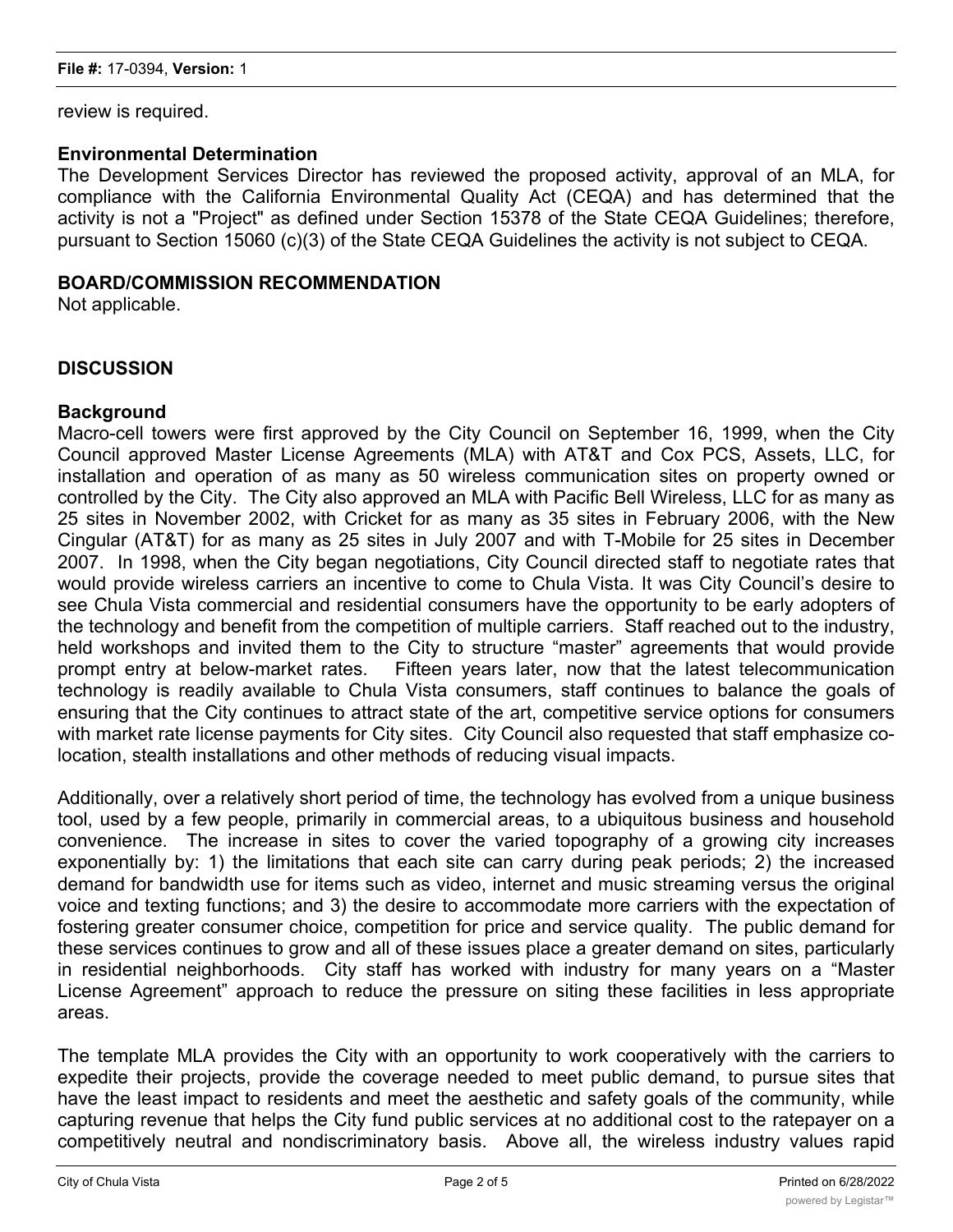deployment, and works with the City to accommodate the community's objectives based predominantly on our ability to demonstrate a record of timely review and construction approvals that support that goal. The City Attorney's Office, Finance, Development Services and Risk Management have provided critical assistance in developing and securing the MLA terms needed to protect the public interest while meeting the objectives of the communications industry.

The evolution of technology coupled with the demand of the public for additional bandwidth has led the communications industry to the deployment of small cell wireless facilities that can be located on light and traffic poles throughout the community. The appropriate placement of these facilities will help address the public demand for these services, particularly in residential neighborhoods, and prepare the community for the deployment of 5G. Like the development of the Macro MLAs the City has worked collaboratively with the communication industry to expedite their projects. These new small cell deployments will provide the coverage needed to meet public demand. In addition, the MLA's seek to utilize sites that have the least impact to residents and meet the aesthetic and safety goals of the community, while capturing revenue that helps the City fund public services.

**Master License Agreement:** The proposed MLA for wireless facilities on City poles in the right-ofway allows the carries and third party providers to install small cell wireless facilities on property owned and/or controlled by the City and to operate within the scope of the MLA for a period of ten (10) years. All of applicant's construction, installation, maintenance and removal of the small cell facilities will be at their sole responsibility and cost.

The applicants are required to comply with all local, state and federal applicable laws. Each Pole License Agreement (PLA) under an MLA shall be administratively approved for each site and contain specific conditions that must be satisfied and maintained in order to use the wireless facility. The PLA will be submitted to the Engineering Department and circulated to all other appropriate departments. If the applicant causes any damage to the public right-of-way or City property, they are required to repair it promptly at their sole cost. The applicant will not be allowed to activate their site until the City signs off on final construction and the applicant obtains all necessary regulatory approvals. The original MLA and the PLA provide for a number of risk mitigation measures for the City including: indemnity; insurance requirements; limitation on remedies available to the applicant in the event of a City breach; and reservation of the City's emergency and police powers.

**Impacts on City Property:** The installation will vary depending on the particular location and technology deployed. As mentioned, all installations will be required to receive all applicable permits and carriers will work closely with Development Services and Engineering to assure that they do not interfere with City operations or facility maintenance. The installations will require maintenance and administration on a limited basis. All proposed facilities would be required to secure all necessary land use, building and engineering permits.

**Financial Benefits:** The telecommunication providers will be compensating the City for use of each site by paying an annual license fee to the City General Fund for each pole attachment installed. The annual license fee is \$1,500 dollars per pole, plus an additional fee of \$500 dollars for an additional carrier colocation. The annual fee increases by 3.5% a year. In addition, should the provider enter into agreements within San Diego County that pay a higher license fee or escalation clause they will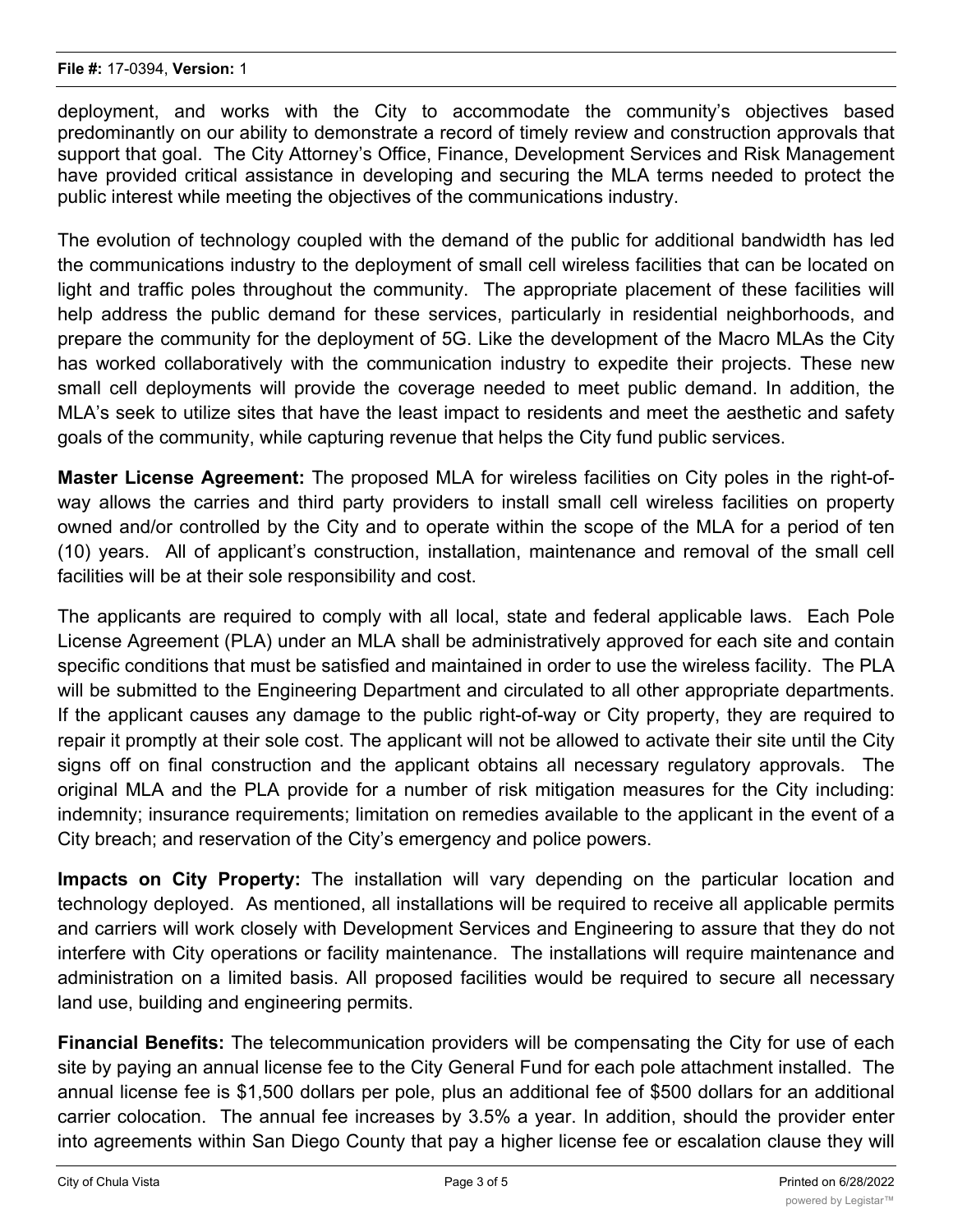be required to pay this increased amount to the City, upon the City's request.

Staff will also work with carriers to implement basic facility improvements or enhancements at each site to help them compliment the facilities' function when the construction and demolition or site programming warrant it. For example, it is common for light standards to be replaced or upgraded when antennae are added. These improvements would be in addition to the license payments.

**Administrative Fees:** The proposed standard MLA requires payment of two (2) administrative fees by applicants: a Master License Preparation Fee and a Pole License Processing Fee. Both fees reflect full cost recovery of the estimated reasonable cost of providing the associated service. The cost of service associated with preparing a Master License Agreement is estimated to total \$8,000 per agreement. The cost of processing a Pole License is estimated to total \$1,000 per pole. The underlying cost of service assumptions associated with both fee calculations are provided in the table below. The hourly rates applied are the current fully burdened hourly rates in effect for each classification, as calculated in either the City's Cost Allocation Plan or the Development Services Fee Study adopted by Council in June 2017.

| <b>Master License Preparation Fee</b>  |                                   |        |                         |                 |  |  |  |  |  |
|----------------------------------------|-----------------------------------|--------|-------------------------|-----------------|--|--|--|--|--|
|                                        | <b>Fully</b>                      |        |                         |                 |  |  |  |  |  |
|                                        | <b>Burdened Estimate Estimate</b> |        |                         |                 |  |  |  |  |  |
| <b>Classification</b>                  |                                   |        | <b>Hourly Rat Hours</b> | <b>Cost</b>     |  |  |  |  |  |
| Director of Economic Development\$     |                                   | 263.86 |                         | 10.00\$ 2,638.6 |  |  |  |  |  |
| <b>Deputy City Attorney II</b>         |                                   | 176.24 |                         | 20.00\$ 3,524.8 |  |  |  |  |  |
| <b>Senior Civil Engineer</b>           |                                   | 183.60 | 4.50\$                  | 826.21          |  |  |  |  |  |
| <b>Associate Engineer</b>              |                                   | 172.86 |                         | 6.00 \$ 1.037.1 |  |  |  |  |  |
| <b>Total Estimated Cost of Service</b> |                                   |        |                         | 40.50\$ 8,026.7 |  |  |  |  |  |
| <b>Proposed Fee</b>                    |                                   |        |                         | \$8,000.0       |  |  |  |  |  |

# **Table 1 - Administrative Fee Cost of Service Analysis**

| <u>LAIR FIREIISE LIARESSIIIA LEE</u>      |                                   |                         |           |                 |  |
|-------------------------------------------|-----------------------------------|-------------------------|-----------|-----------------|--|
|                                           |                                   | <b>Fully</b>            |           |                 |  |
|                                           | <b>Burdened Estimate Estimate</b> |                         |           |                 |  |
| <b>Classification</b>                     |                                   | <b>Hourly Rat Hours</b> |           | Cost I          |  |
| <b>Principal Traffic Engineer</b>         |                                   | 171.08                  |           | 1.00 \$ 171.0   |  |
| Associate Engineer                        |                                   | 172.86                  | $1.50$ \$ | 259.29          |  |
| Development Services Technician <b>SI</b> |                                   | 190.14                  | $3.00$ \$ | $-570.4'$       |  |
| <b>Total Estimated Cost of Service</b>    |                                   |                         |           | 5.50 \$ 1,000.7 |  |
| <b>Proposed Fee</b>                       |                                   |                         |           | \$1.000.0       |  |

# **DECISION-MAKER CONFLICT**

**Pole License Processing Fee**

Staff has reviewed the decision contemplated by this action and has determined that it is not site specific and consequently, the 500-foot rule found in California Code of Regulations section 18704.2 (a)(1) is not applicable to this decision. Staff is not independently aware, nor has staff been informed by any City Councilmember, of any other fact that may constitute a basis for a decision maker conflict